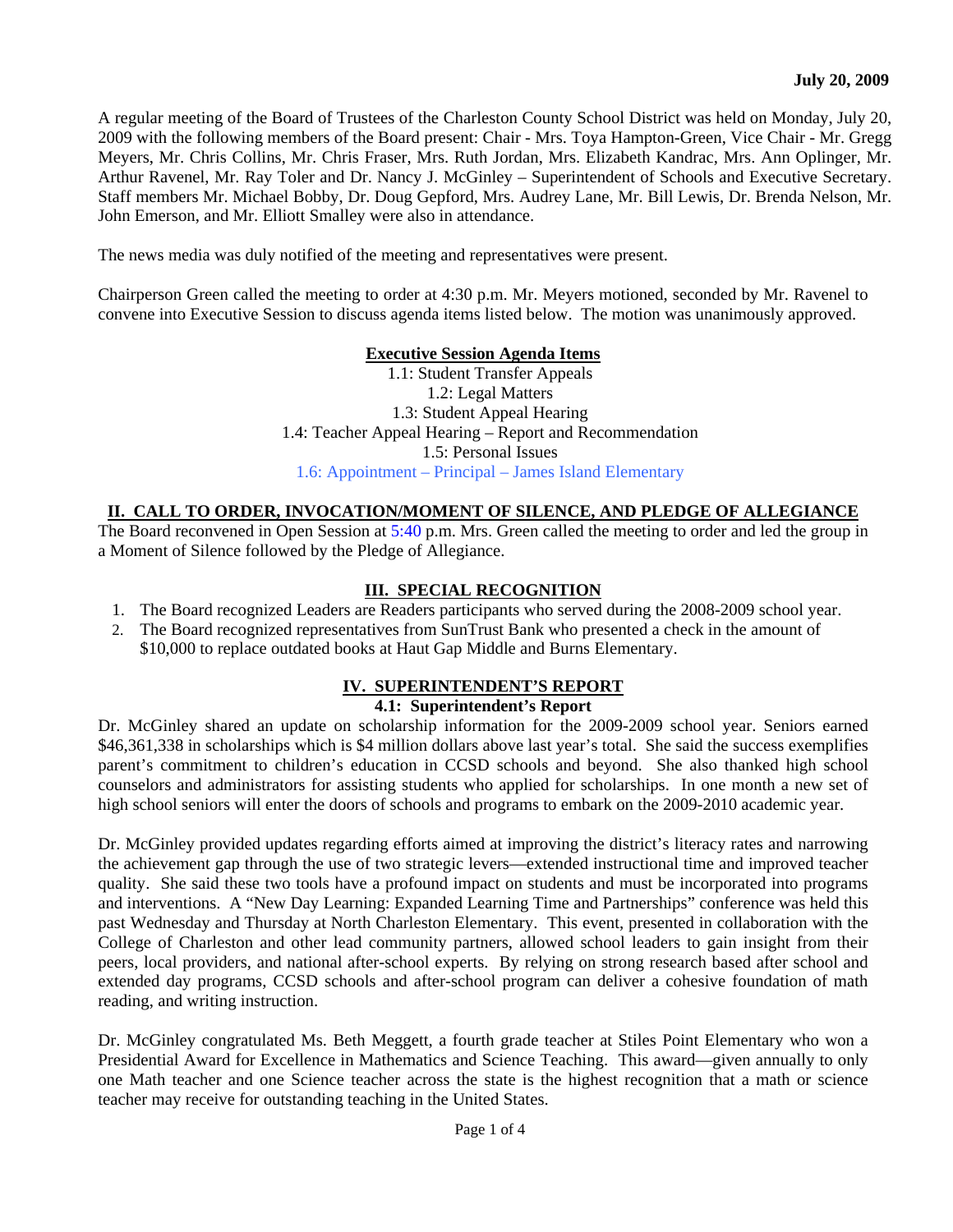"Quick Start" summer learning programs have been implemented for below-grade level students in "At Risk" rated schools. One of the most important features of the program is matching some of the highest-performing teachers with these students who will continue to work with them in the coming school year in an extended day setting. She reported that the District has already seen vast improvements in the skills of enrolled participants. The District will continue to track their progress and present it throughout the school year. Dr. McGinley closed by stating that she believes this program will be an important tool in closing the district's achievement gap and better allowing every student to excel and graduate with scholarships and tools needed for success in the  $21<sup>st</sup>$  Century.

In response to a question from Mrs. Jordan, Dr. Gepford shared the number of elementary students enrolled in Quick Start summer programs across the district. Mr. Martin also shared information on the number high school students who were invited to attend the high school Quick Start programs (8.5 and Star Academy).

# **V. VISITORS, PUBLIC COMMUNICATIONS**

# **5.1: Visitors, Public Communications**

- 1. Mr. William Rogers expressed concerns about the district's procedures for acquiring telephone services.
- 2. Mayor Mary Clark, Town of James Island addressed the Board about surplus property located on James Island.

### **XI. APPROVAL OF MINUTES/EXECUTIVE SESSION AGENDA ITEM 6.1: Open and Executive Session Minutes of June 22, 2009**

Mr. Meyers motioned, seconded by Mrs. Jordan approval of the Open and Executive Session minutes of June 22, 2009. The motion was amended to include corrections listed below. The vote was 9-0. Corrections:

- Mrs. Kandrac said the votes on item 1.3 should be 6-3 (Kandrac, Ravenel and Toler opposed), not 9-0
- Mr. Ravenel pointed out that the word "not" was omitted from agenda item **9.3: Second Reading of the FY2009-2010 Budget** page 4 of 8. The revised statement should say Mr. Ravenel suggested the Chamber focus its efforts on the Education Finance Act and not getting rid of Act 388.

#### **6.2: Motions of Executive Session of July 20, 2009**

The Board approved the following motions that were made in Executive Session on July 20, 2009:

- **1.1: Student Transfer Appeals**  The board approved student transfer appeals A, B, C, E, F, I, J, K, and L. Student appeal D was approved pending availability of space. Student appeal H was denied. The motion was approved 9-0.
- **1.2: Legal Matters**  The Board discussed legal matters in Executive Session. No action was taken.
- **1.3: Student Appeal Hearing**  The Board identified a date for a student appeal hearing.
- **1.4: Teacher Appeal Hearing**  Report and Recommendation this item was pulled from the agenda. No action was taken.
- **1.5: Personnel Issues** The Board approved a motion to promote two administrators to Deputies with increased pay and status. The motion was approved 6-3 (Kandrac, Ravenel and Toler opposed).
- **1.6: Appointment Principal St. James Santee Elementary**  The Board approved a motion to appoint Mr. Chris Swetkie to the position of principal at St. James Santee Elementary. The motion was approved with a 9-0 vote.

# **6.3: Financial Minutes of June 22, 2009**

Mr. Meyers motioned, seconded by Mr. Fraser approval of the financial minutes for June 22, 2009. The motion was approved 9-0.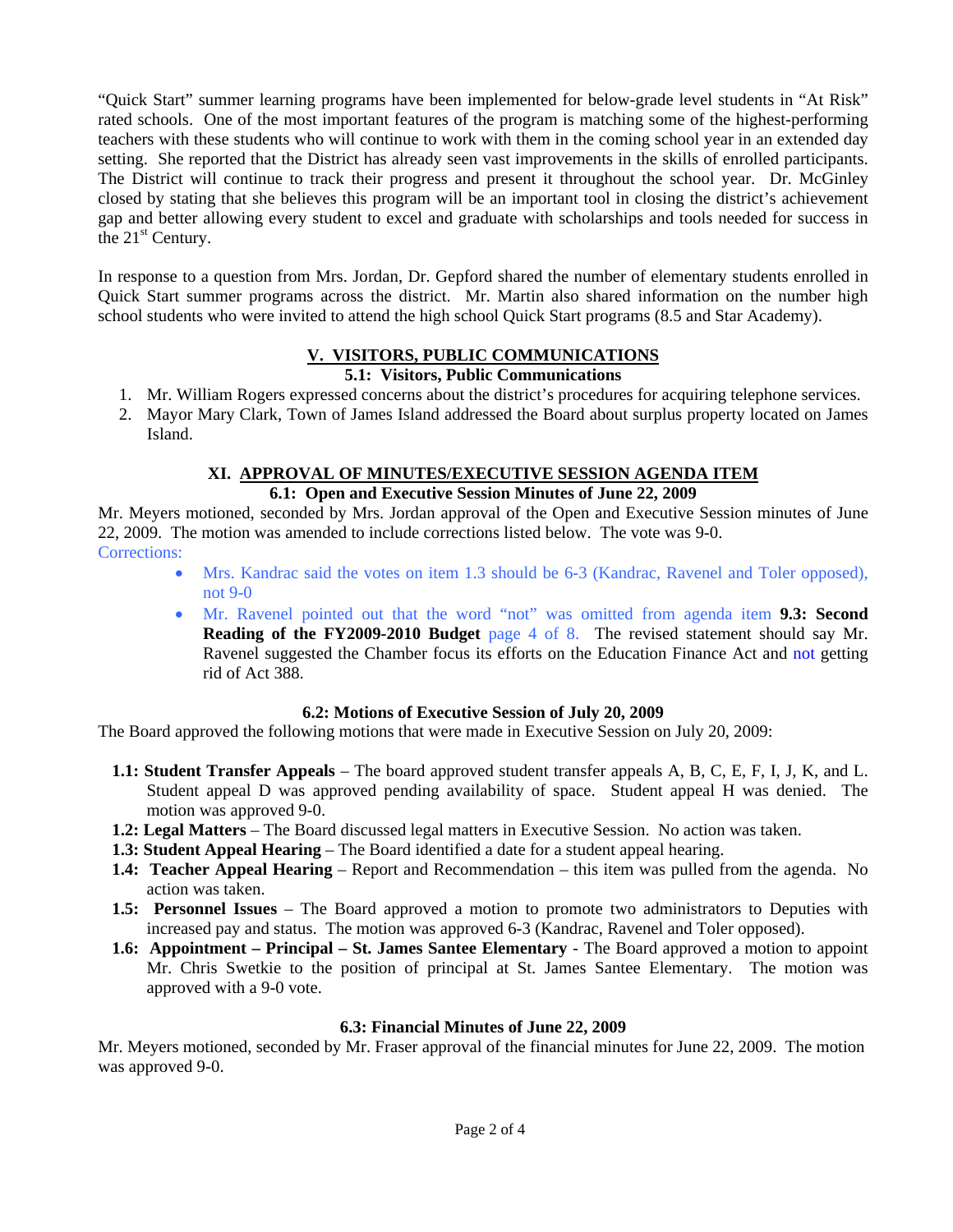#### **VII: MANAGEMENT REPORT 7.1: Capital Fund Financial Report**

Mr. Michael Bobby, Chief Financial Officer presented the Capital Fund Financial Report which the Board received as information.

# **VIII: CHARLESTON ACHIEVING EXCELLENCE UPDATE IX**. **POTENTIAL CONSENT AGENDA ITEMS**

# **9.1: Request to Utilize District Facilities that have been closed as a result of redesign** The Board received

requests to utilize Charlestowne Academy, Schroder Middle, McClellanville Middle and Baxter Patrick as information. No action was taken. Chairperson Green requested the information regarding surplus property be placed on the District's website. Mr. Bobby said this information was provided to the Board to reinforce action taken by the Board on June 22nd and discuss opportunities to utilize district facilities for cash assets. He also cautioned the Board that if leased, the district could accrue costs for security, repairs and other amounts. He suggested the district look at ways to relieve itself of those type responsibilities.

**9.2: Effective Utilization and Hiring of Teachers and Teacher Assistants** - *A recommendation to approve effective utilization and hiring of teachers and teacher assistants.* Mr. Meyers motioned, seconded by Mrs. Oplinger approval of the recommendation, with adjustment in the area of how it's reported. The motion was approved 8-0. Mr. Collins did not vote on this item because he stepped out of the room shortly before the board voted on this item. However, he returned in time to vote on other agenda items.

### **9.3: Budget Adoption FY2010 – Resolve \$3,000,000 gap between revenues and expenditures per direction upon budget adoption on June 22, 2009** – *Mr. Bobby*

- 1. Upon review of delinquent tax collection rates, increase the projected delinquent tax revenue by #1,000,000.
- 2. Utilize Fund Balance not to exceed \$2,000,000.
- 3. Continue to look for other reductions throughout the budget in order to minimize the need for the utilization of Fund Balance. The actions in this regard will be as follows:
	- a. Develop a plan to control personnel costs through the  $10<sup>th</sup>$  day adjustment. (Note: This is a follow up action item on the Board agenda – "Effective Utilization and Hiring of Teachers and Assistant Teachers.")
	- b. Review all department and school level budgets where greater than FY2009.
	- c. Transportation will continue to be reviewed and analyzed for savings with respect to Special Education and Magnet school transportation routes.
	- d. Although this is for FY2011, the district proposed that the Magnet school transportation fee for services concept be implemented for FY2011.
- 4. In addition to these changes staff proposes to return the school based portion of the non-personnel cuts that were made as a part of the second reading proposal in order to maximize resources provided for use at the school and classroom level. Note: This is approximately \$150,000.

Mr. Fraser motioned, seconded by Mr. Meyers approval of the recommendation to proceed with the proposals listed above. The motion was approved 9-0.

Mrs. Jordan thanked Mr. Bobby for finding the \$3 million to fill the FY2010 budget gap and questioned the proposal for magnet school transportation in 2011. Mr. Bobby said a fee for services based on ability for transportation is forthcoming.

**9.4: Early release** – *A recommendation to approve the Resolution early out days for the 2009-2010 school year.* Mrs. Oplinger motioned, seconded by Mr. Meyers approval of the recommendation for early release. The motion was approved 9-0.